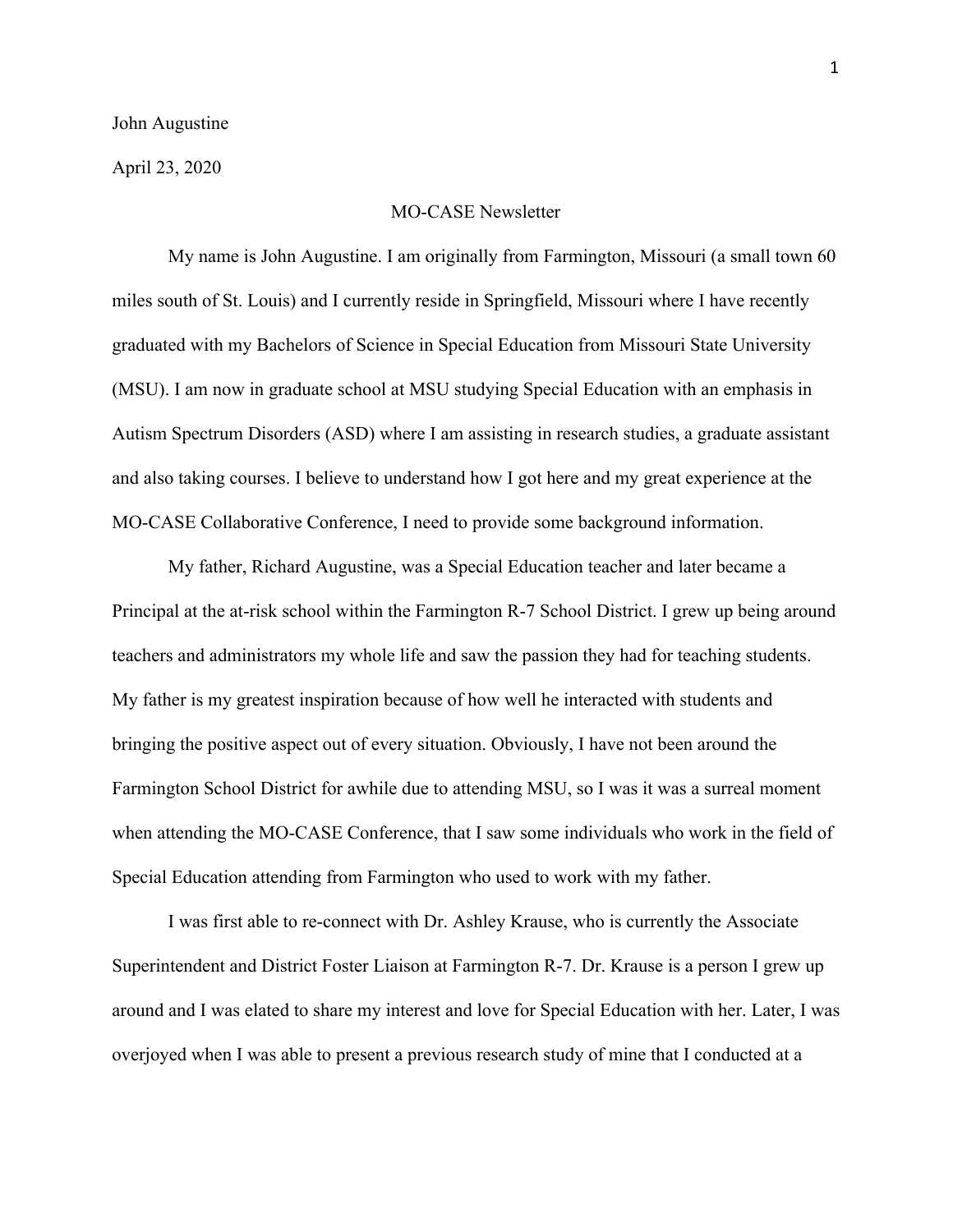school in rural southwest Missouri to Dr. Krause and other members of the MO-CASE. It was great to also connect with current Special Education teachers at different grade levels from Farmington and discuss evidence-based strategies that are used in their classrooms. There were also many other professionals I was able to connect with from other school districts in Missouri.

Student teaching is a requirement to graduate with a degree in Special Education and I was lucky enough to student teach at Ozark R-6 School District. During my time at Ozark, I was able to be introduced to multiple Administrators, Process Coordinators and teachers. I was able to collaborate with Process Coordinator, Ms. Alex Beckman, where I conducted my student teaching, where I would attend meetings, propose ideas, and discuss best practices for subjects. Also, while at my student teaching placement, I conducted a research study that Ms. Beckman participated in. It was great to re-connect with Ms. Beckman at the MO-CASE Collaborative Conference and attend breakout sessions with her. While attending breakout sessions at MO-CASE, Ms. Beckman and I were able to discuss best practices in the classroom and new research being presented. I am thankful to attend MO-CASE so that I was able to discuss information with current professionals in the field that I collaborated with, previously. During my time at the MO-CASE Collaborative Conference, I was also able to meet individuals, whom I have never met, working in the field of Special Education.

While attending the conference in between sessions, I was able to meet April Phillips, who is a Process Coordinator for an elementary school in Missouri. As stated previously, I conducted a research study during my student teaching experience, where I implemented a class-wide intervention. I was introduced to Mrs. Phillips because she was implementing the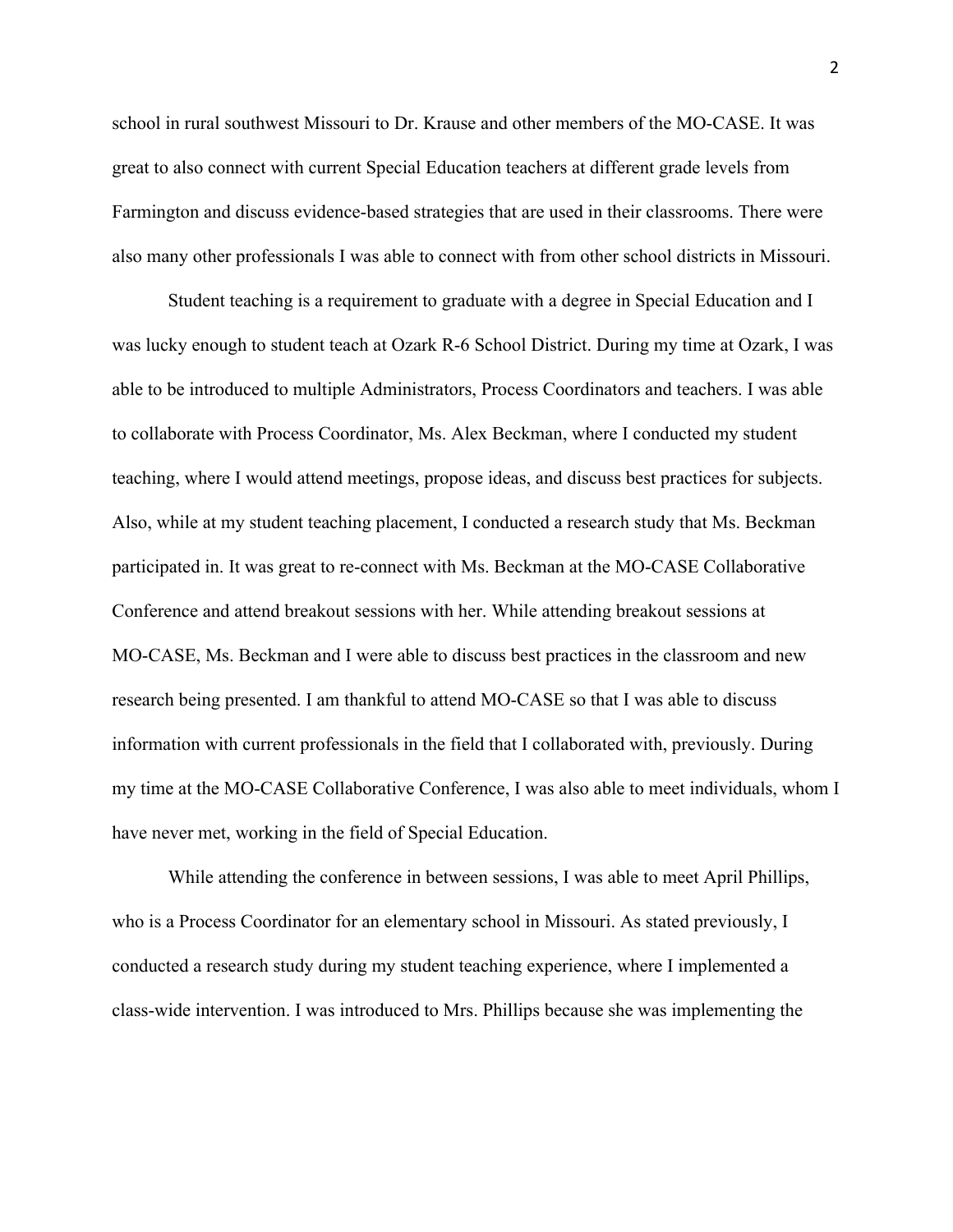same intervention in her classrooms. I am grateful that the MO-CASE conference was able to introduce me to new professionals and discuss current research in the field.

The MO-CASE Collaborative Conference was also able to give students, like myself, a platform to present research that has been conducted at their work or university setting. Through the MO-CASE conference, I was able to connect with other college students and learn about the research they are conducting. Other students who attend MSU and I were able to walk around the student presentations and learn about student's research and talk about their experience in Special Education. It was fascinating to witness and be a part of an environment where students were able to collaborate and share ideas within the field of Special Education. Thankfully, the MO-CASE conference was able to give me an experience I will never forget while presenting my research.

I conducted my research study in a middle school located in southwest Missouri. The purpose of the study was to increase a student's on-task behavior during their English Language Arts class, while implementing a multi-component intervention. I felt a great sense of pride while presenting my research to individuals who attended the conference and being able to share my results. I enjoyed answering any questions they had or discussing the recommendations for future research. An incredible moment at the conference which I experienced was when the parent of the student who participated in the study visited my poster while I was presenting. They were euphoric with the results their child made and expressed how much it meant to them I was presenting their child's data. "I am so blessed that this happened, thanks for all that you do," they stated again after student presentations had concluded. Not only was I able to present in front of